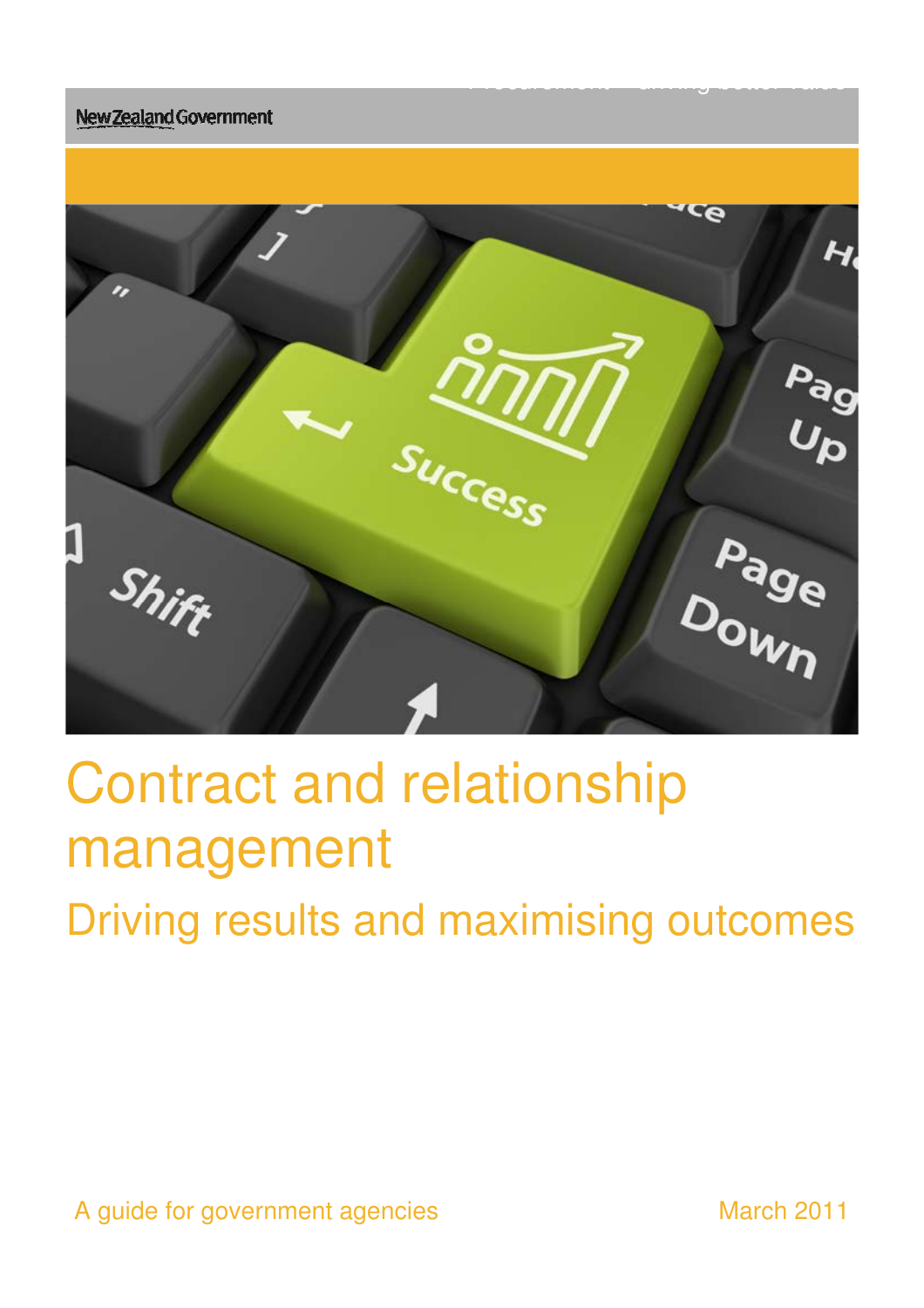# **Acknowledgement and thanks – development of this guide**

This guide is part of a Government initiative, under the Government Procurement Reform Programme, to support good procurement practice and make it easier for New Zealand businesses to engage with government. It has been developed after consultation and discussion.

Specific input and guidance were received from the **Procurement Development Technical Advisory Group**, which is an advisory group comprising senior procurement advisers from government agencies: the Ministry of Foreign Affairs and Trade, the Ministry of Social Development, the Auckland District Health Board, the Ministry of Agriculture and Forestry, the Ministry of Justice, Inland Revenue and Public Trust.

# **Feedback on this guide**

We want to ensure that this guide provides you with comprehensive information on managing contracts. We're interested in your views on what works well and what we could improve. Please provide any feedback to: **procurement@mbie.govt.nz**.

 First published March 2011 PO Box 1473 | Wellington 6140 | New Zealand | www.med.govt.nz | www.procurement.govt.nz Government Procurement Solutions | Ministry of Economic Development



 This work is licensed under the Creative Commons Attribution-Noncommercial-Share Alike 3.0 New Zealand License. In essence you are free to copy, distribute and adapt the work non-commercially, as long as you attribute the work to the Crown and abide by the other licence terms. To view a copy of this licence, visit http://creativecommons.org/licenses/by- nc-sa/3.0/nz/. Please note that no departmental or governmental emblem, logo or Coat of Arms may be used in any way that infringes any provision of the Flags, Emblems, and Names Protection Act 1981. Attribution to the Crown should be in written form and not by reproduction of any such emblem, logo or Coat of Arms.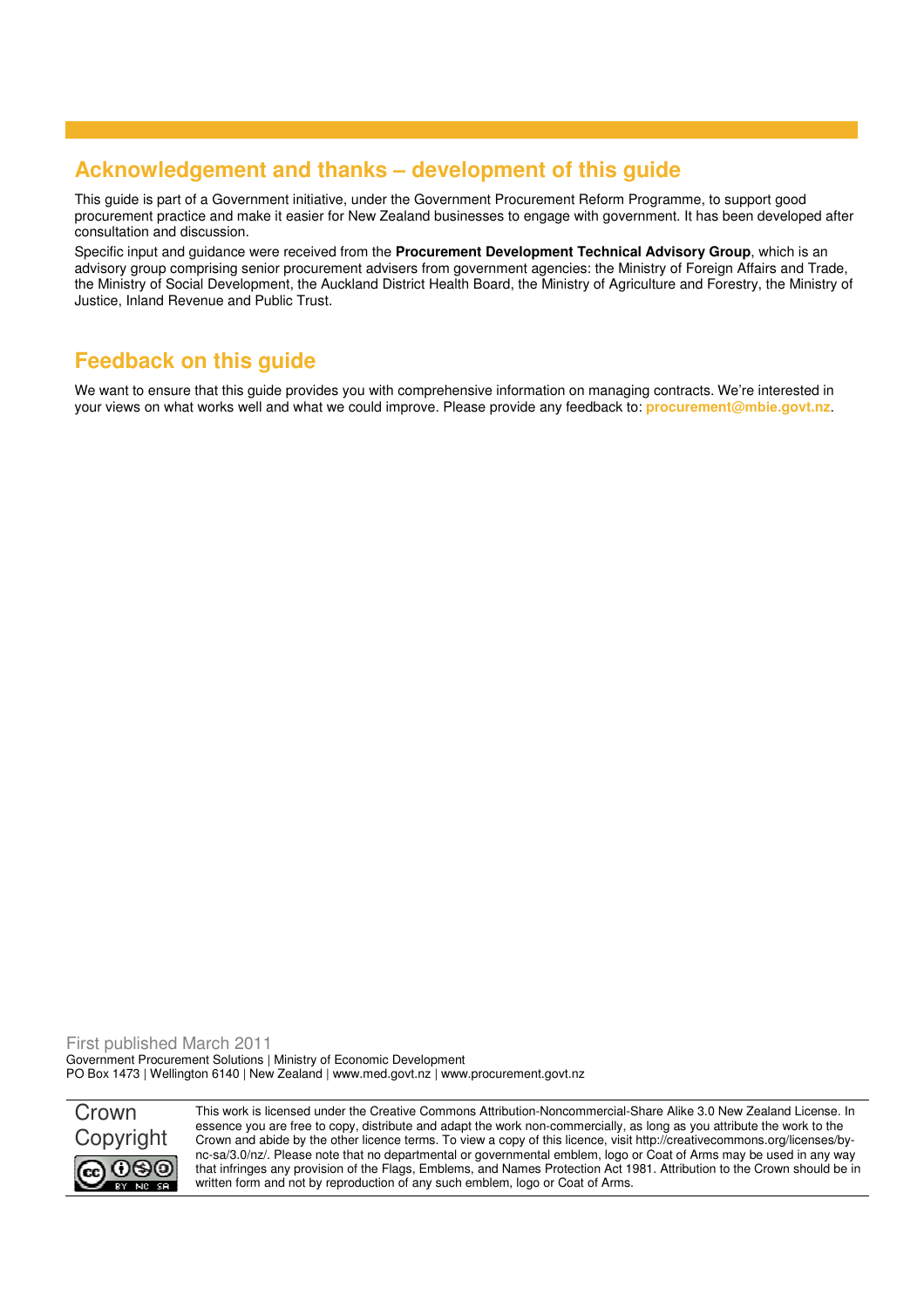# **Contents page**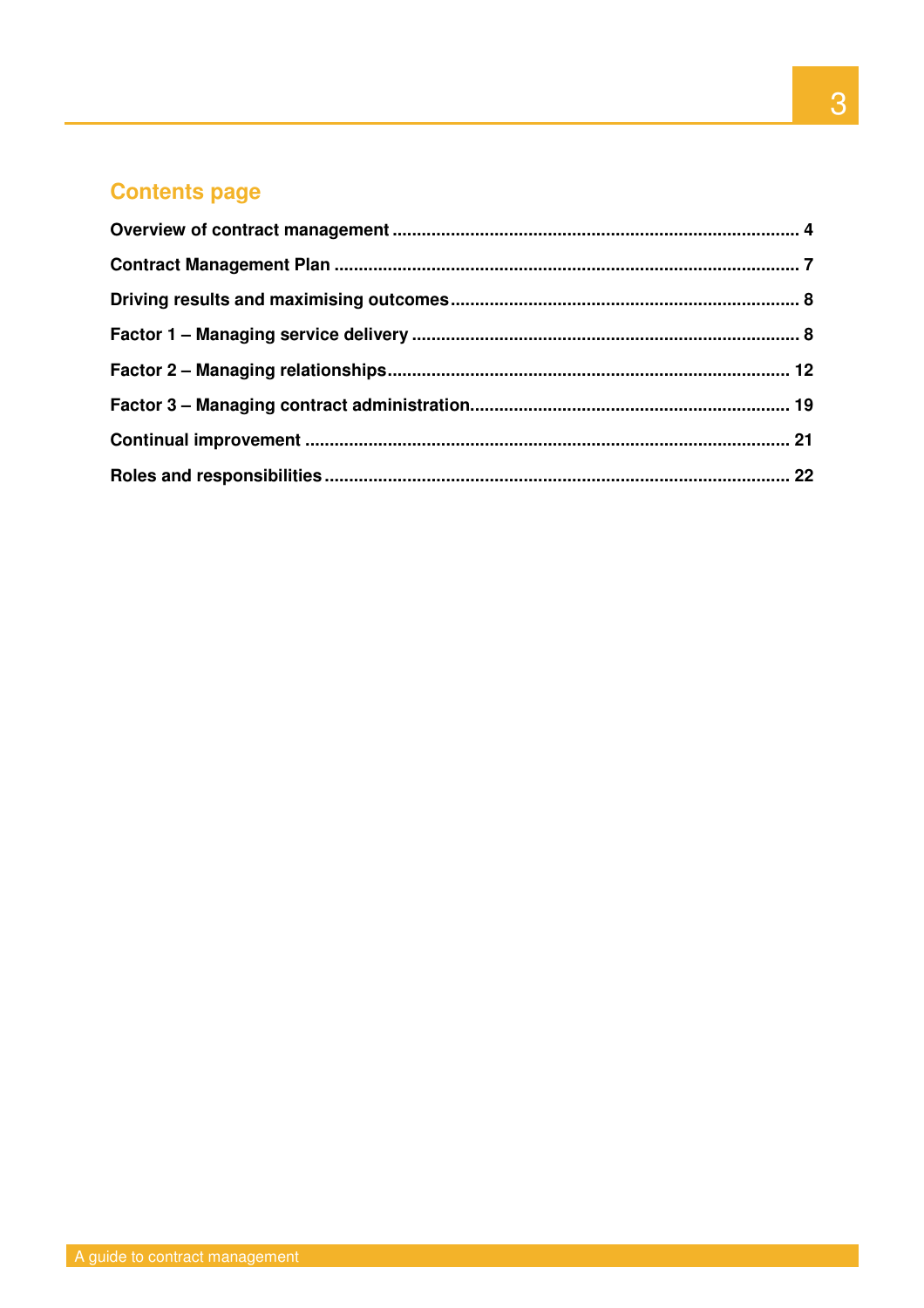#### **Contract**

 management is the both parties to a contract to meet their obligations in order to deliver the objectives required from the process that enables contract.

 **United Kingdom Office**  – **Commerce** Contract **of Government**  Management Guidelines

# Overview of contract management

 **The main aim of contract management is to ensure that goods or services are delivered on time, at the agreed cost and to the specified requirements** 

 It means developing effective working relationships with your suppliers, ensuring effective service delivery, maximising value for money and providing consistent quality for stakeholders and end users.

users.<br>The nature and extent of contract management will vary between contracts. It can be influenced by the nature and value of the purchase and the type of relationship your agency wants with the supplier - both in the short and the long term. Contract management continues throughout the life of the contract – managing delivery proactively, resolving issues that arise and anticipating business needs and potential problems.

 For longer-term contracts, contract management also involves initiatives and discussions aimed at continual performance improvement.

#### **The essentials for successful contract management**

- • **Good preparation.** Accurately assess your agency's needs and you'll have a clear understanding of the results you're looking for, the quality required and any time or budget constraints.
- • **Careful supplier selection.** By carefully considering the attributes, capacities and capabilities you require for your contract, and designing a process to test potential suppliers against them, you can be more confident that you'll select the best supplier at a price that represents value for money.
- • **Appropriate contract selection.** The contract mechanism and terms and conditions you choose should reflect the nature and value of the purchase and manage your agency's exposure to financial, legal and operational risks. Importantly, the contract should cover how you'll measure the quality of delivery and the supplier's performance.
- • **Comprehensive description of the goods or services.** All contracts must comprehensively specify your requirements in a concise, easy-to-understand way that provides the supplier with all the information it needs to deliver successfully. You should also offer the supplier the opportunity to ask questions about any aspect of the contract before delivery begins.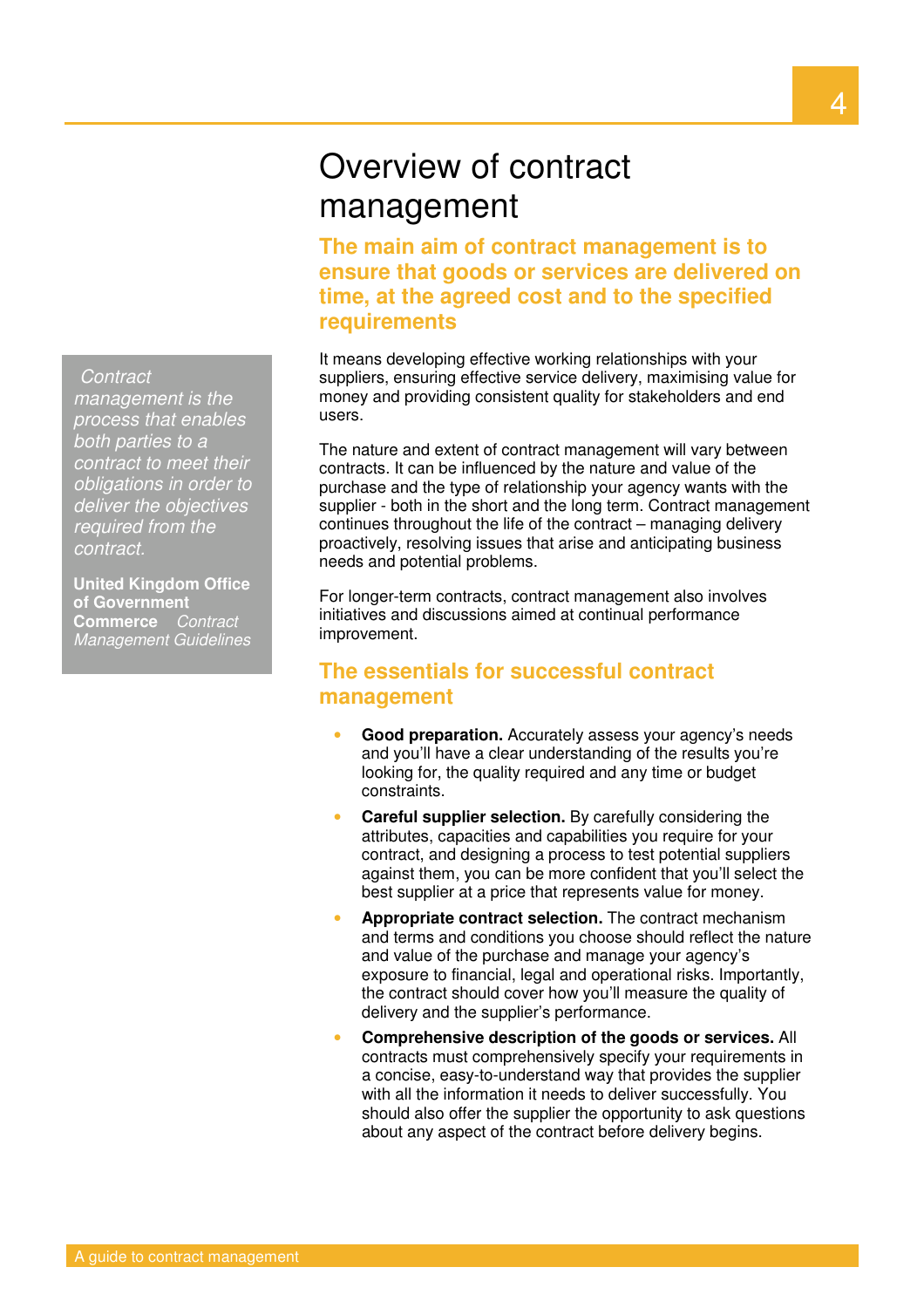When describing the service levels you require, use the that is, make your goods or services and **SMARTER** approach contract deliverables:

**S**pecific

**M**easurable

**A**ttainable

**R**elevant

**T**ime bound

**E**valuated

**R**ecorded.

- • **A Contract Management Plan.** Contract management tends to receive the least attention – and sometimes only when issues arise. A Contract Management Plan can be a useful tool, particularly for high-value, complex, unique or strategic procurements. It greatly increases your chances of achieving a successful outcome to your procurement.
- • **Single business focus.** Each party needs to understand the other's business. Both parties' objectives under the contract must be achievable.
- **Service delivery management.** Manage service delivery proactively and you'll ensure that the goods or services you require are delivered as agreed, to the required level of performance and quality, and within budget. Make sure you monitor supplier performance consistently to ensure that your agency continues to get value for money.
- • **Relationship management.** Effective contract management relies on good communication based on mutual respect, trust, understanding, openness and accountability. Keep the relationship between you and your supplier open and constructive, resolving or easing tensions and identifying issues early.
- **Contract administration.** Make sure your agency keeps full and accurate records of your business transactions, to ensure good governance, transparency and accountability. Your agency must be able to demonstrate that it's delivering efficient and effective services to its stakeholders.
- • **Continual improvement.** You can ensure continual improvement by taking a flexible approach to the contract, through which your agency and the supplier can negotiate continual improvements in quality and achieve greater ongoing efficiencies and benefits.
- • **People, skills and continuity.** Appoint a contract manager at the outset. If the contract is long term or complex, you might also need a contract-management team comprising a mix of specialists with the right skills to understand the requirements and manage the supplier relationship at all levels.
- • **Knowledge.** Make sure that your contract manager understands the business, the results you're looking for and the way that they'll be delivered under the contract. That way they'll understand the implications of potential issues and opportunities.
- • **Flexibility.** Both parties to the contract need to be flexible and willing to adapt to unanticipated challenges. Your flexibility in finding mutually acceptable solutions can be key to the contract's success.
- • **Proactivity.** Good contract management anticipates and responds promptly to issues, risks and emerging business needs.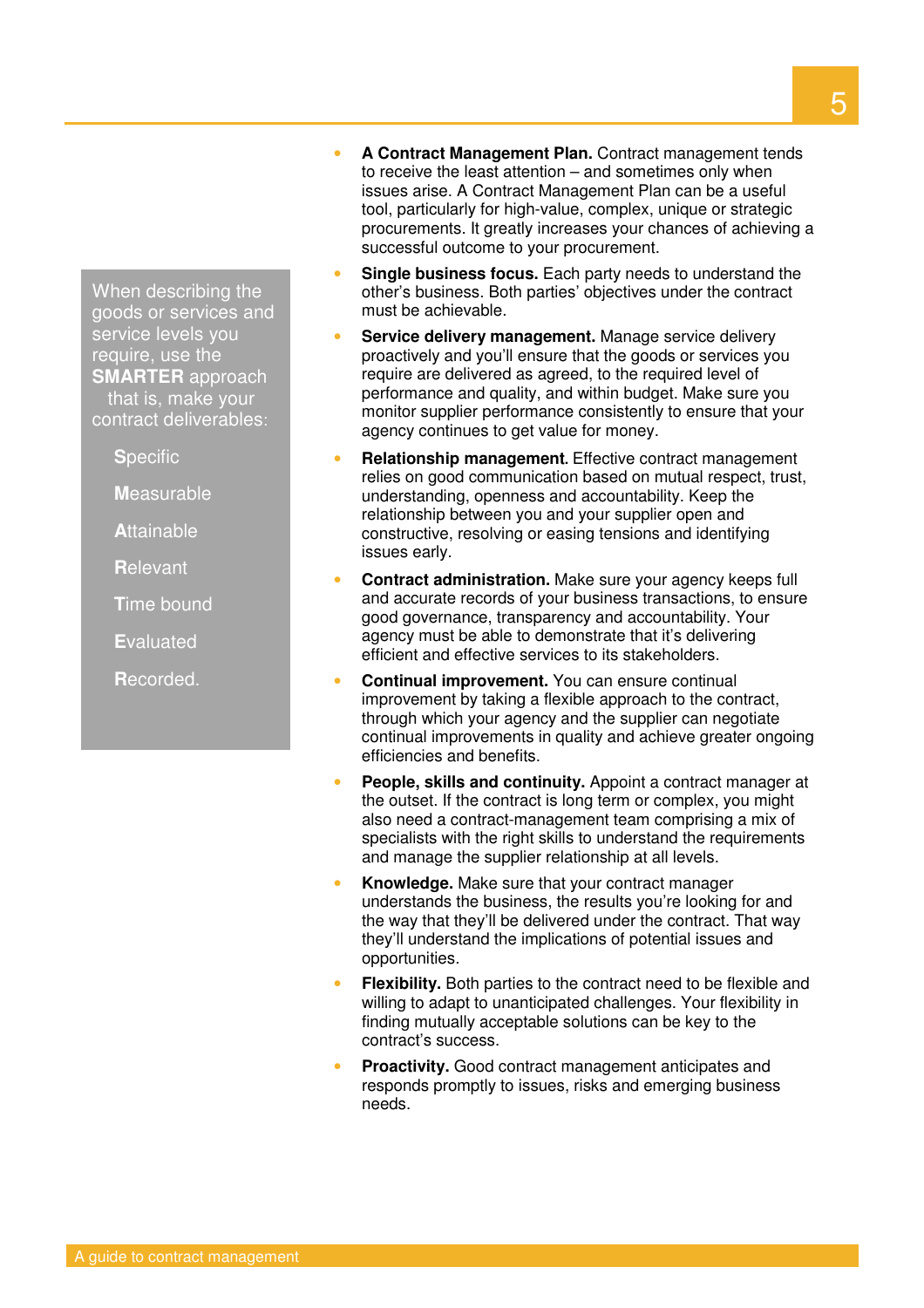# **What can go wrong, and why?**

Common reasons for poor contract management include:

| Cause                                                                                                                                                                                                                                                                                                                                                                                                      | <b>Consequences</b>                                                                                                                                                                                                                                                                                                                                                                                                                                                                                                                                                                                                                                                                                                                                                                      |  |  |
|------------------------------------------------------------------------------------------------------------------------------------------------------------------------------------------------------------------------------------------------------------------------------------------------------------------------------------------------------------------------------------------------------------|------------------------------------------------------------------------------------------------------------------------------------------------------------------------------------------------------------------------------------------------------------------------------------------------------------------------------------------------------------------------------------------------------------------------------------------------------------------------------------------------------------------------------------------------------------------------------------------------------------------------------------------------------------------------------------------------------------------------------------------------------------------------------------------|--|--|
| The agency fails to plan adequately for the<br>transition to a new supplier.                                                                                                                                                                                                                                                                                                                               | Users or stakeholders aren't aware of the<br>new supplier or changed requirements, and<br>operational disruptions affect the agency's<br>ability to deliver.                                                                                                                                                                                                                                                                                                                                                                                                                                                                                                                                                                                                                             |  |  |
| The agency's requirements are poorly<br>specified.<br>The supplier's assumptions aren't checked.                                                                                                                                                                                                                                                                                                           | The supplier doesn't understand the nature<br>u,<br>and quality of the goods or services required.<br>The supplier's delivery is inconsistent with<br>٠<br>the agency's requirements, and intended<br>benefits aren't realised.                                                                                                                                                                                                                                                                                                                                                                                                                                                                                                                                                          |  |  |
| The contract terms and conditions are<br>inappropriate for the type of purchase.                                                                                                                                                                                                                                                                                                                           | The agency and supplier fail to understand<br>п<br>their respective obligations and<br>responsibilities.<br>The legal terms and conditions fail to provide<br>a suitable framework or remedies to best<br>resolve issues that arise.                                                                                                                                                                                                                                                                                                                                                                                                                                                                                                                                                     |  |  |
| The wrong people are employed to<br>manage the contract.<br>Inadequate resources are assigned to<br>contract management.<br>The authorities and responsibilities for<br>making decisions aren't clear.<br>The contract managers appointed by the<br>agency and the supplier have different<br>levels of skills and experience, which<br>makes it difficult to control expectations<br>and achieve results. | Contract management is poor, issues aren't<br>п<br>resolved and can build up, and the supplier<br>isn't held to account.<br>Understandings differ on how to deliver,<br>п<br>monitor and implement the contract.<br>Progress is slow - even stalled.<br>п<br>The relationship deteriorates and becomes<br>п<br>unworkable.<br>The supplier fails to deliver and the agency<br>fails to notice.<br>Misunderstandings and disagreements arise.<br>u,<br>Too many issues are escalated<br>inappropriately.<br>Decisions aren't made at the right time, if at<br>u,<br>all. Staff who have no authority make<br>decisions. Decision-making is inconsistent.<br>The supplier is obliged to take control,<br>п<br>resulting in unbalanced decisions that are<br>not in the agency's interests. |  |  |
| The contract's context, complexities and<br>dependencies aren't well understood.<br>The agency fails to monitor and measure<br>delivery and the supplier's performance.<br>The agency fails to monitor and manage<br>п<br>related risks (e.g. political, commercial).<br>Parties focus on current delivery<br>п<br>arrangements rather than the potential for<br>improvement.                              | The agency can't assess whether it's getting<br>ш<br>full delivery and value for money, or the<br>quality results it requires.<br>New business processes don't integrate with<br>п<br>existing processes, which leads to problems<br>or failure.<br>Opportunities are missed to improve<br>I.<br>efficiencies, value for money and                                                                                                                                                                                                                                                                                                                                                                                                                                                       |  |  |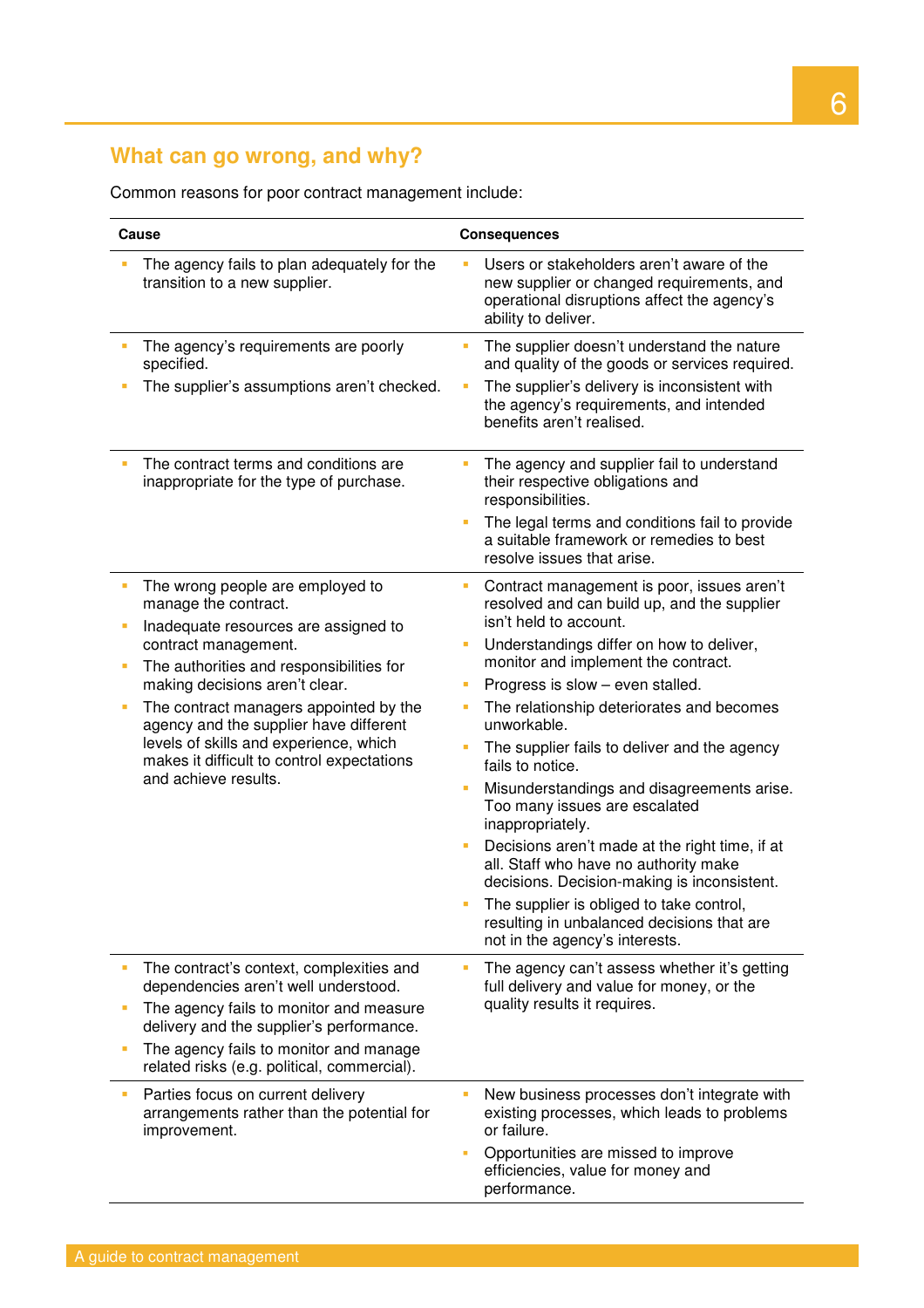To achieve good ensure that the terms of the contract are adhered to, and that all parties to the their respective obligations. contract performance, public entities should contract understand

**of the Auditor**  – **Office of the Auditor General** Procurement Guidance for Public **Entities** 

# Contract Management Plan

### **Your agency needs to monitor and manage its suppliers' performance to ensure they deliver value for money**

 While the written contract with your supplier is a record of your mutual legal obligations, it's not designed as a contract- management tool. That's where a Contract Management Plan is useful, as it enables both parties to understand and record the contract's operational implications.

 A formal Contract Management Plan is recommended for significant procurements that are high value, high risk, complex, novel or likely to attract specific media attention or come under significant public scrutiny. In developing your Plan, make sure you tailor it to the individual contract; the contents and amount of detail will depend on the nature of the procurement.

A Contract Management Plan should include:

- identification and contact details for each party's contract manager
- the contract managers' key responsibilities
- • a timeline of key actions, deliverables, milestones and payment dates
- the reporting requirements (frequency, type, content and distribution)
- the meeting requirements (chair, location and standard agenda items)
- the process for achieving and checking key deliverables
- the quality / standards and measuring process (e.g. KPIs)
- payment procedures
- the process for agreeing and controlling variations and changes to the contract
- a contract management risk plan
- a fixed asset plan and register (fixed assets could include laptops or vehicles that your agency buys and that your supplier uses in delivering services)
- guidance on any agency policies or procedures that apply to the supplier (if appropriate)
- ordering procedures (if appropriate).

 Remember, a Contract Management Plan is a living document – you should keep it updated throughout the contract.



 Your Contract Management Plan must be consistent with the terms of the contract.



 Review the Contract Management Plan regularly, and adjust it to address emerging issues, needs and opportunities.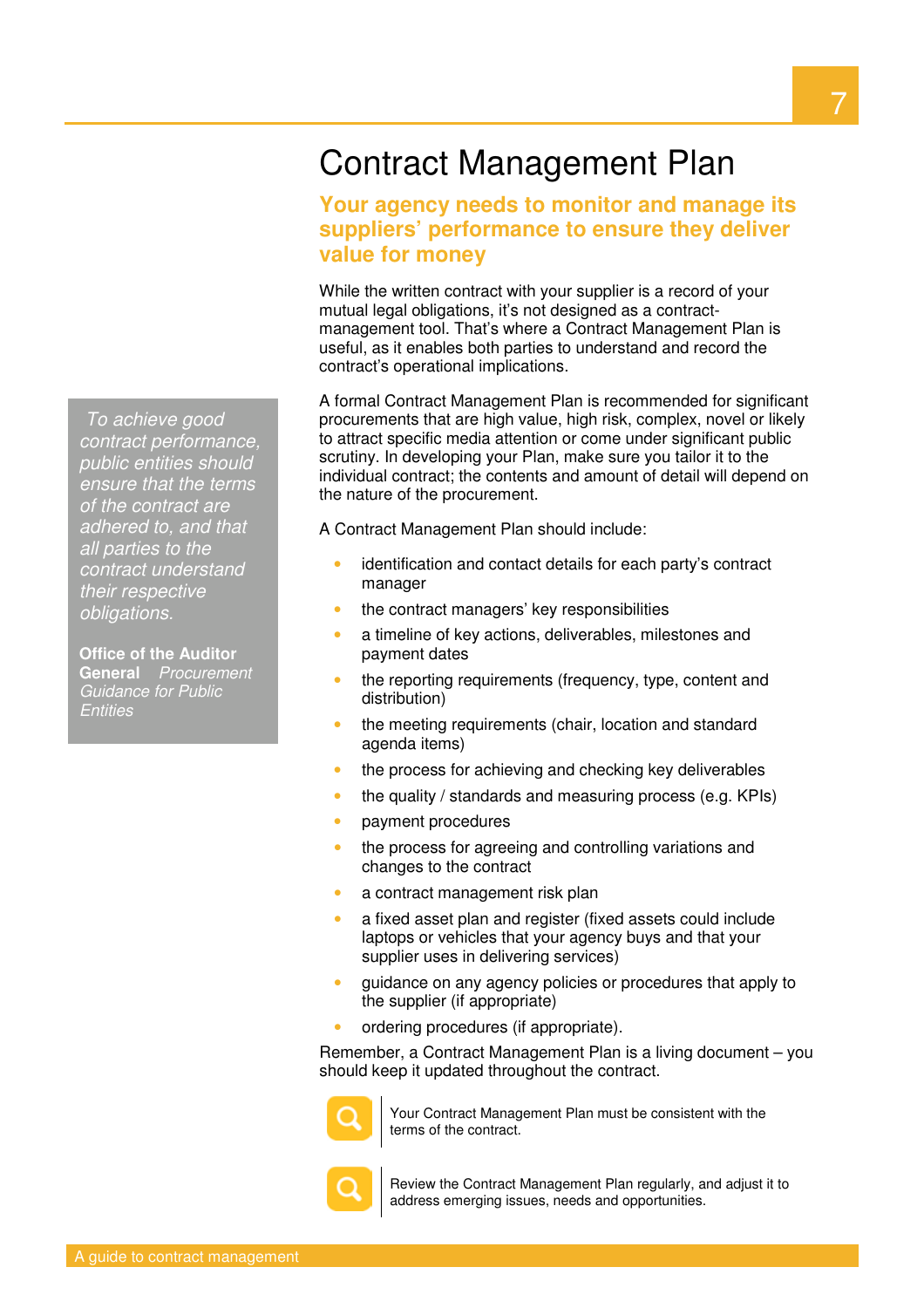# Driving results and maximising outcomes

**\_\_\_\_\_\_\_\_\_\_\_\_\_\_\_\_\_\_\_\_\_\_\_\_\_\_\_\_\_\_\_\_\_\_\_** 

 Effective contract management relies on three separate, but interrelated factors:

- **Managing service delivery** ensures that a contract is being delivered as agreed, to the required levels of performance and quality.
- • **Managing relationships** keeps the relationship between the two parties open and constructive, aiming to resolve problems early and focus on continual improvement.
- **Managing contract administration** provides governance and accountability through tracking and recording delivery.

 All three factors must be managed effectively and consistently if the contract is to succeed.

# Factor 1 – Managing service delivery

# **Service-delivery management is about managing a supplier's performance against the performance indicators in the contract**

**\_\_\_\_\_\_\_\_\_\_\_\_\_\_\_\_\_\_\_\_\_\_\_\_\_\_\_\_\_\_\_\_\_\_\_** 

 To meet your agency's business requirements, your supplier must achieve the best possible balance between time, cost and quality to deliver the goods or services you seek. Service-delivery management can help to balance these factors, providing your agency with the best possible value for money.

Well structured service-delivery management helps both parties to:

- • quantify the costs and benefits of the contract
- ensure that responsibilities are clearly defined and assigned
- clearly define standards for delivery
- ensure that payment is only made for goods or services that meet the required (and verified) standard
- ensure that deliverables comply with the agreed business requirements.

 It will also help your agency to develop your current and future requirements.

#### **Who sets the performance measures?**

 Ideally you and the supplier should agree on the initial performance measures during the contract negotiation then record them in the contract.

- **Review the measures**  regularly to ensure they remain relevant and useful.
- As the contract progresses you can modify the performance measures to reflect the through innovation and benefits achieved efficiencies.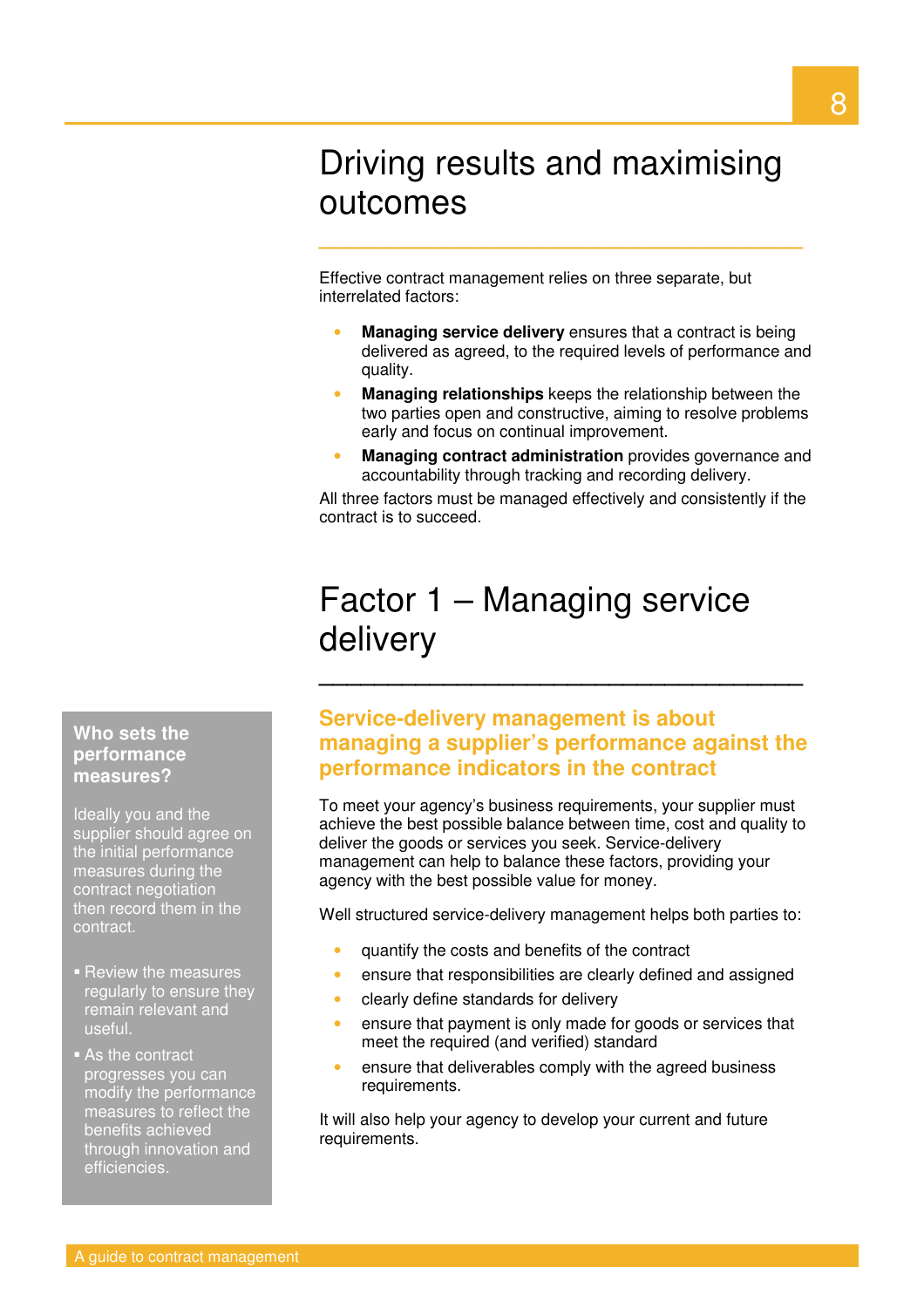# Measuring service delivery

 There are many ways to measure delivery. In some contracts it's as simple as assessing whether the measure has been either 'met' or 'not met'. This can happen for aspects of delivery where there is nothing to be gained, or no value added, beyond whether or not delivery happened.

 Additional statistics (metrics) can be developed when it's important not only to establish whether delivery has happened, but to measure its quantity or quality. Some service aspects (such as throughput, cost and accuracy) can be counted and measured in a simple, mathematical way. For example, quality can be expressed on a scale of 1 to 10, with parties predetermining the criterion each number value represents as well as setting the minimal acceptable level of quality.

 In the early stages of contract rollout it's a good idea to allow some flexibility in how delivery will be assessed – such as giving your supplier a reasonable timeframe to get ready for full delivery. During this initial phase it might not be productive to point out a minor transgression on standards, especially if the supplier has worked hard to bring the service 'on stream' quickly.

 During contract start-up, reliability, accuracy and other aspects might fluctuate, so it's important to stipulate an appropriate timeframe for services to be bedded down and in which you won't strictly enforce the service levels. In doing so, remember that too short a timeframe might give an unfair picture, and too long a timeframe might be similarly misleading.

# Measuring service quality

 Managing service delivery involves more than simply gauging whether services are being delivered to volumes, timeframes or costs. You also need to assess the quality of the services being delivered.

delivered.<br>Make sure that you clearly describe the standards you expect in the contract documents – and that both parties understand and agree on the performance metrics before delivery begins. You can always adjust the metrics by agreement as the contract progresses.

### Contract management is ultimately about ensuring value for money

 Quality measures and metrics provide information on how well a supplier is performing – but it's no use providing a perfect service if the costs are prohibitive.

 Ensuring value for money is about the trade-off between service quality and cost. Your contract management should focus on ensuring that you continue to achieve value for money over time.

#### **What are 'metrics'?**

 developed to measure or quantify something. Metrics are statistics

 In contract management, metrics are aspects of delivery that can be tracked, measured and verified.

#### **What measures should we use?**

 Measuring service quality means creating and using quality measures. Aspects of service quality that can be measured include:

- **•** customer service
- availability
- capacity
- efficiency
- reliability
- flexibility
- timeliness
- � responsiveness
- problem solving
- proactivity
- innovation.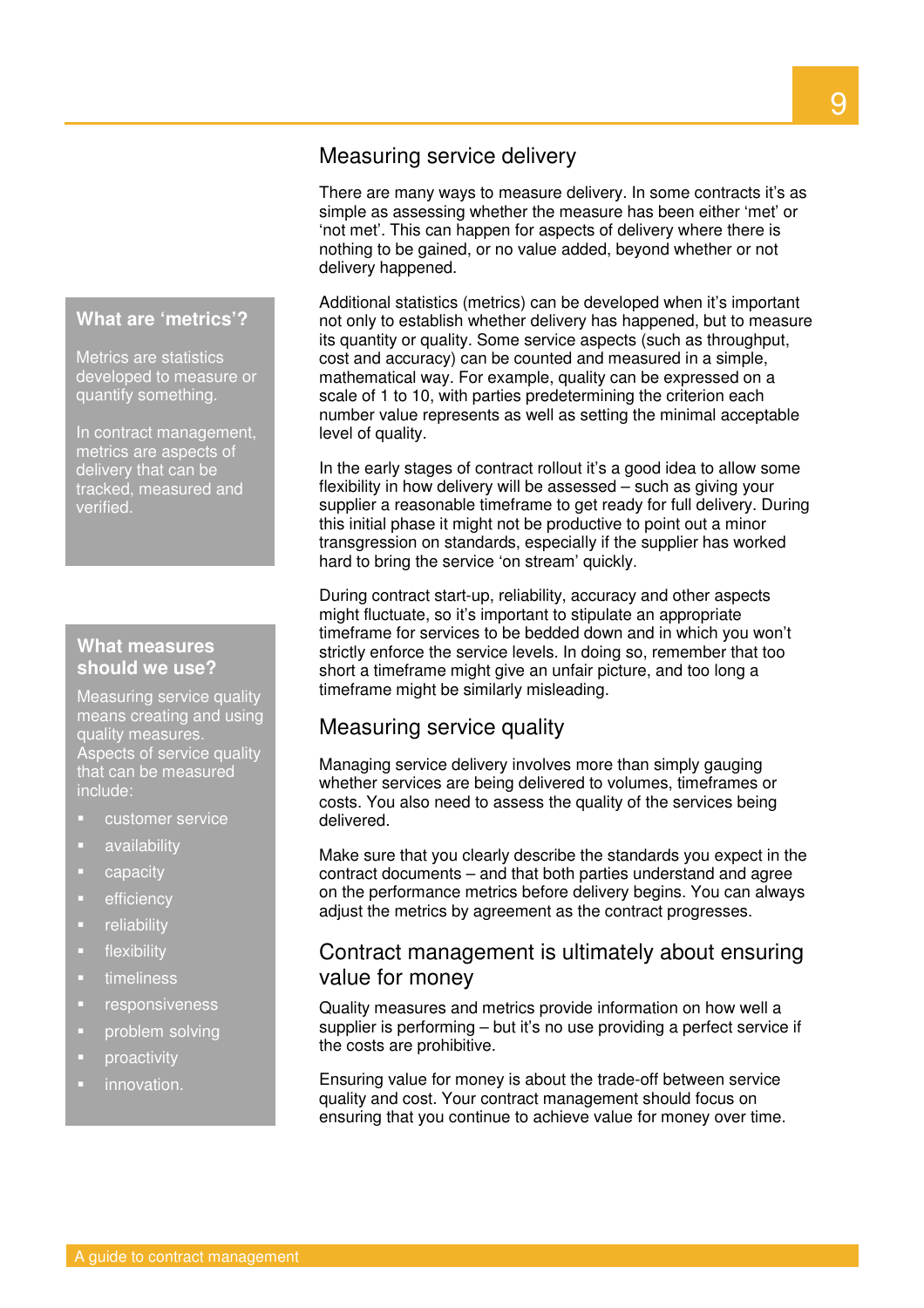#### **What if the supplier - is an in house business unit or another government agency?**

 In this case, you can use a service level agreement instead of a formal contract.

You don t want to be trying to establish a relationship in the middle of a crisis. You want the relationship to be in place already. ' It s what you work at building every day.

 Chris Renaud, Chief Information Officer, Health Services I & IT Cluster, Canada

# Effectiveness, efficiency and economy

 Value for money comes from using resources effectively, efficiently and economically.

- **Effectiveness** is the extent to which objectives are achieved. In contrast to efficiency, effectiveness is determined without reference to costs.
- • **Efficiency** is a comparison of what can be achieved with what has been achieved using the same resources e.g. time, labour, materials. It's an important part of determining productivity.
- **Economy** is concerned with the benefit obtained from the procurement. As well as being based on value for money, it's about the maximum effectiveness and efficiency of the purchase. It involves conserving resources and eliminating waste.

 Every contract should contain mechanisms for measuring the supplier's performance and determining the overall benefits achieved. Developing a benefits statement enables both parties to see the extent to which the overall results can be achieved against what has been achieved.

# Risk

 In contract management, the term 'risk management' incorporates all the activities required to identify, control and manage risks that might have a negative impact on the contract being performed effectively – and ultimately to ensure value for money.



 Check your agency's policies and processes on risk management and incorporate relevant processes into your contract-management practice.



Check out the Procurement Process Risk Register template at: **www.procurement.govt.nz**.

# Types of risk

 Many contract-management risks relate to the supplier being unable to deliver to the required level, quality, time or cost. Other risks can relate to the nature of the goods or services themselves and how they impact on the ultimate end users. For government agencies, risk can be categorised as:

- operational
- legal
- financial
- reputational (for the agency)
- political (for the Minister and Government).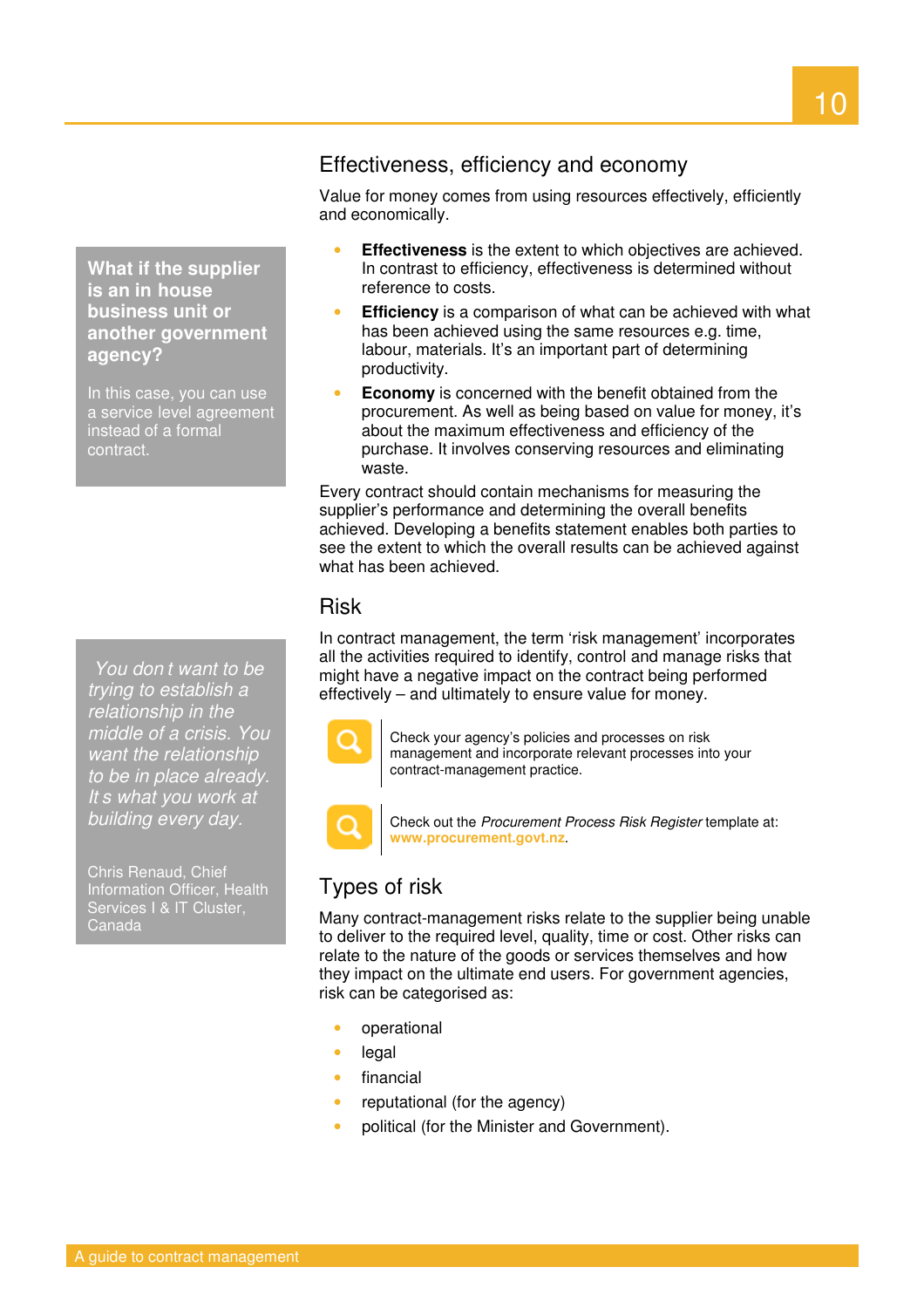- organisational capacity
- staff capabilities
- the cost of materials
- resources and effort
- effectiveness (driving quality)
- efficiency (driving value for money)
- ongoing business direction and research and development.

Risks that are beyond the supplier's control include:

- the agency's demand for the goods or services being much greater than expected and the supplier being unable to cope
- the agency's demand for the goods or services being much lower than expected and economies of scale being lost, making delivery unprofitable
- the agency's subject matter expert or contract manager (who has established key relationships with the supplier) being transferred or moving on
- changes in the agency's requirements, such as new policy or legislation, that require the agency to make demands that the supplier can't meet
- extraordinary events (force majeure), where factors beyond the supplier's control disrupt delivery. For example, premises might flood and therefore can't be accessed
- the agency being unable to meets its obligations under the contract.

#### **Managing risks**

 Work with your supplier to decide who's responsible for each area of risk, how you can minimise the chances of happening and how you'll manage them if they do. negative events

 Questions to answer for each area of risk include:

- control the events that might lead to the risk • who s best able to happening?
- who s best able to control the risk if it happens?
- in controlling the risk: the agency or the who should be involved supplier?
- who should be responsible for a risk if ' it can t be controlled?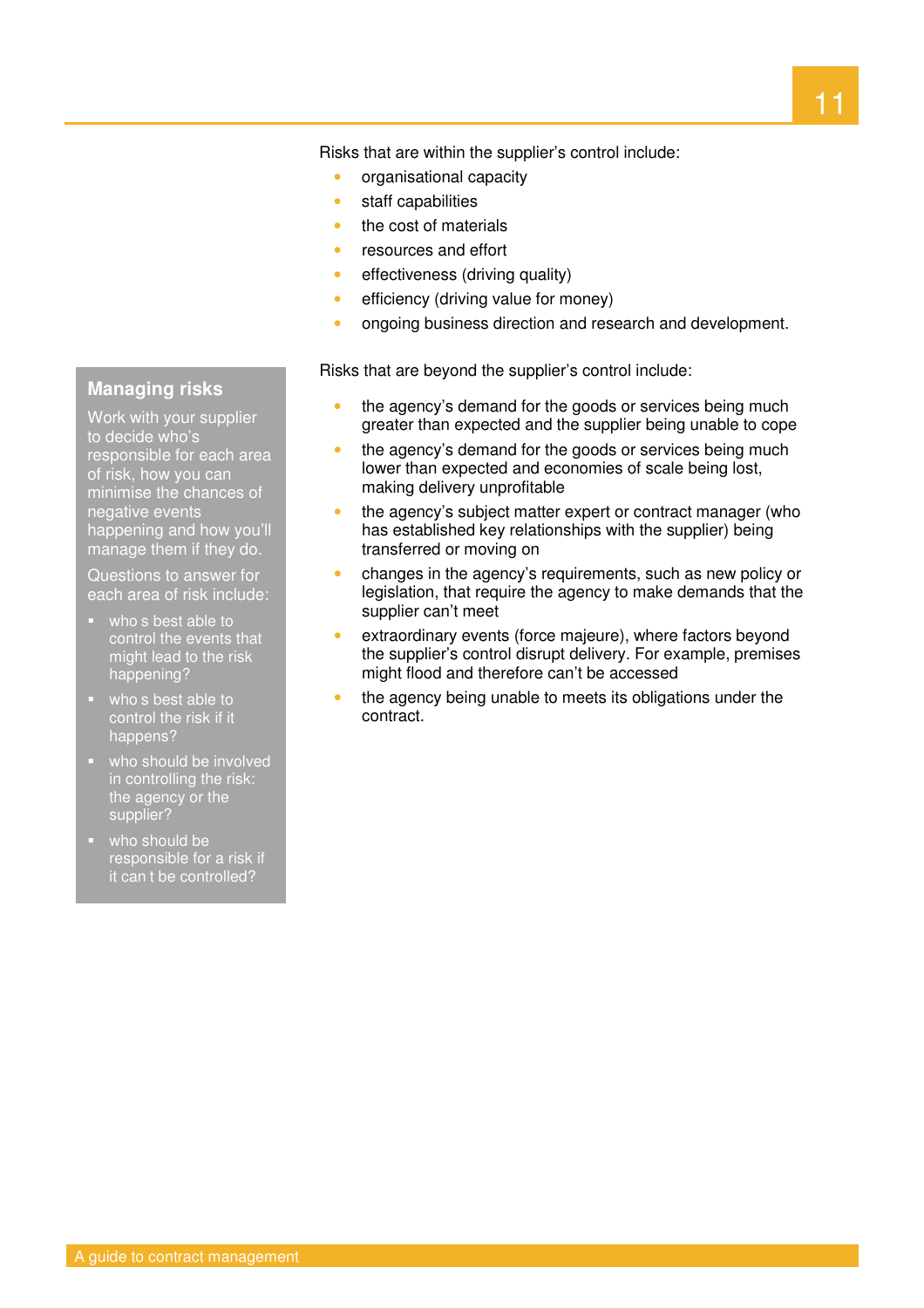# **The relationship spectrum**

 In contract management, it's important to establish effective working relationships with suppliers. The nature of the procurement will help to determine the relationship you want to develop with the supplier.

**\_\_\_\_\_\_\_\_\_\_\_\_\_\_\_\_\_\_\_\_\_\_\_\_\_\_\_\_\_\_\_\_\_\_\_\_\_\_\_\_\_\_\_\_\_\_\_\_\_\_** 

supplier.<br>The relationship spectrum shows the differing degrees of closeness that can exist between buyers and suppliers – depending on the nature of the contract.



# **Supply Positioning Model**

 The Supply Positioning Model will enable your agency to understand the priority of each contract and the amount of time and effort it should invest in each supplier relationship. It can also support decisions on the stock levels you need to secure supply.

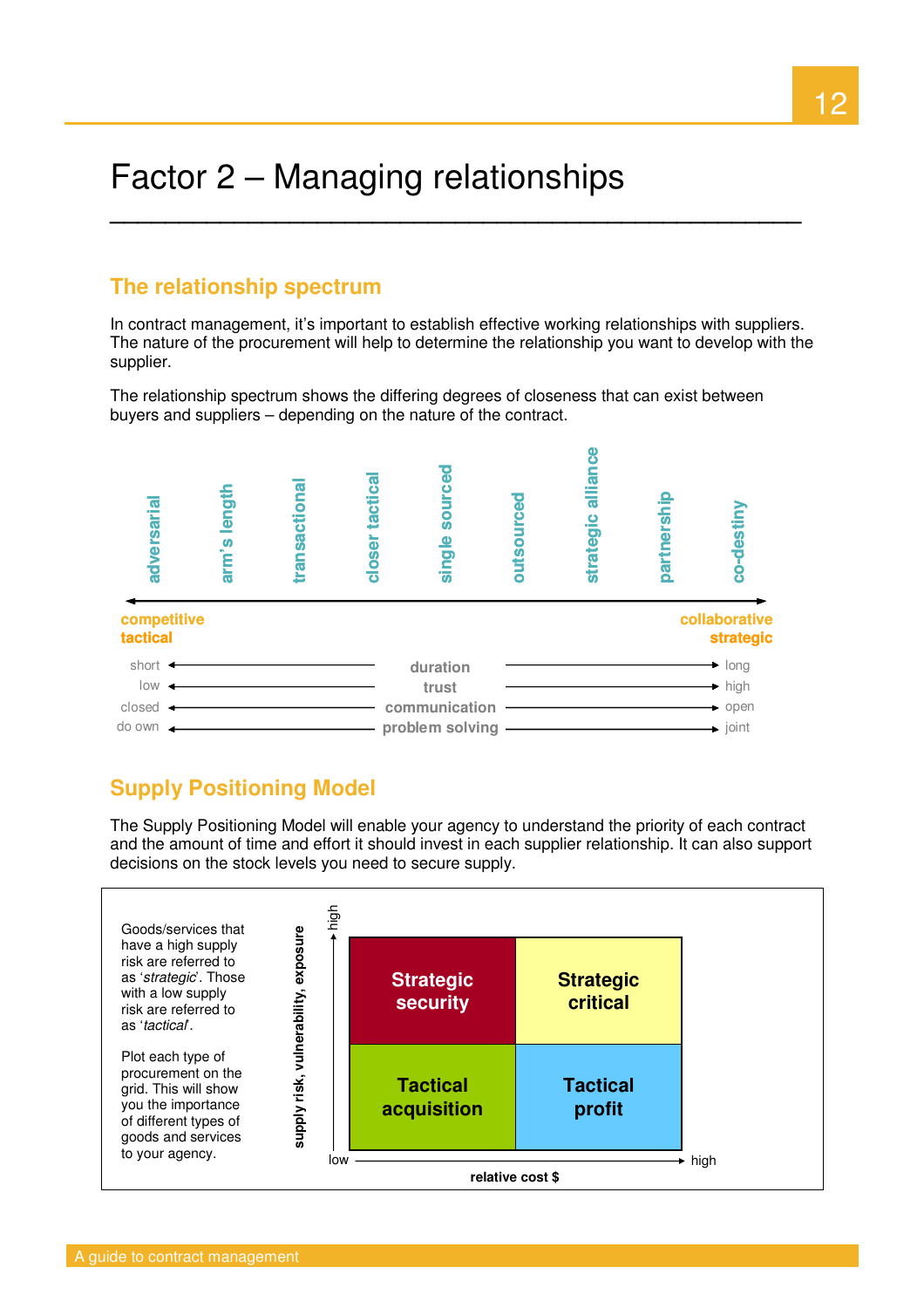The Model involves charting each type of purchase onto a grid. The grid's axes represent two factors:

- Your agency's risk, vulnerability and exposure in securing the supply of the goods or services i.e. how critical these items are for you to meet your public policy or business objectives (the **'supply risk'**)
- The cost to your agency of the goods or services (the **'relative cost'**).

The types of factor that could influence 'supply risk' include:

- the importance of the goods or services to your agency's business needs or outcomes
- the complexity of the goods or services
- the current supplier's ability to deliver
- the delivery lead time
- the level of competition in the supply market
- the product life.

#### The Supply Positioning Model





 A local hospital has a range of suppliers for different types of goods and services. In analysing the nature of Manager makes the these relationships, the Procurement following assessment.



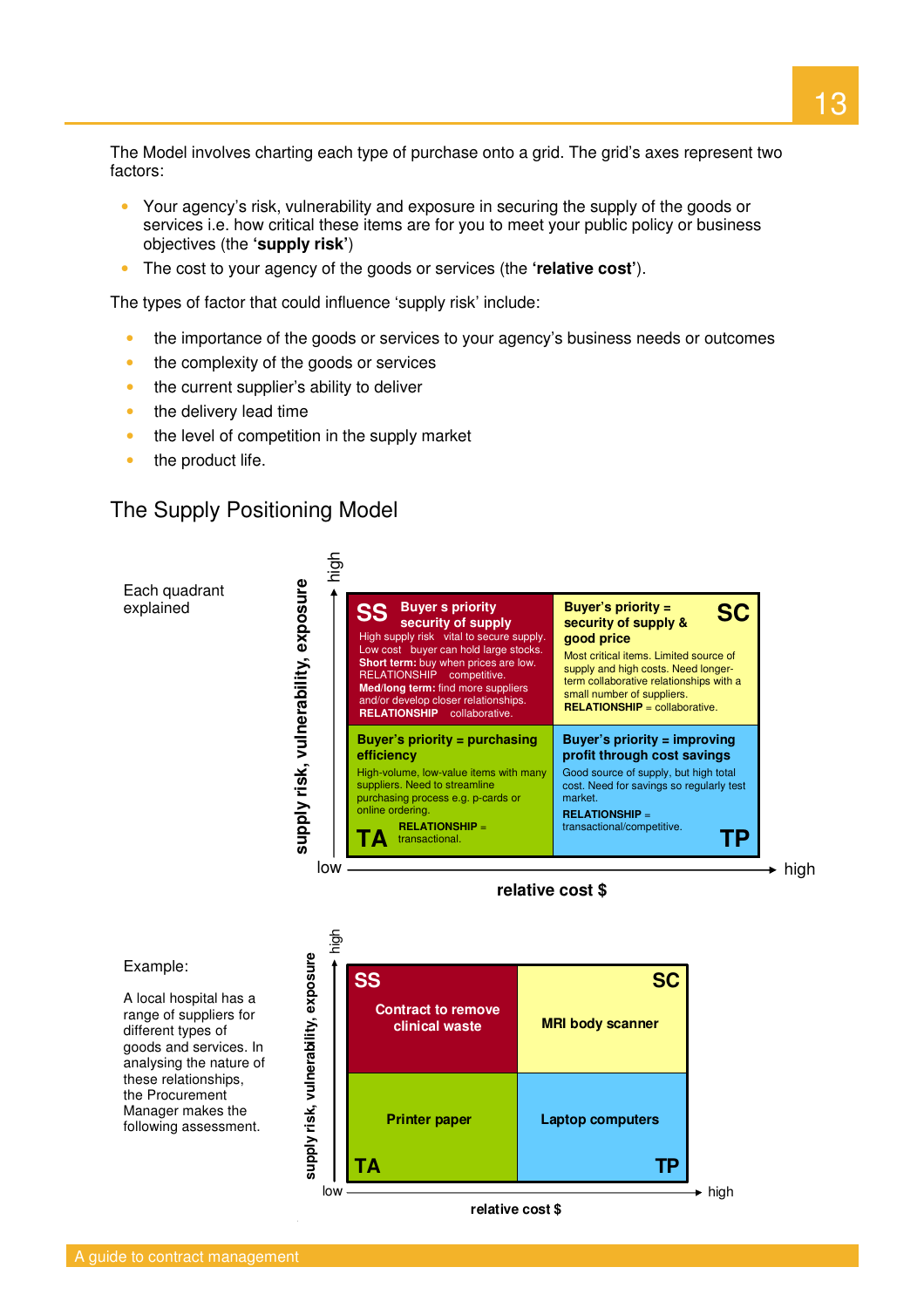# **Competitive and collaborative relationships**

Relationships between agencies and suppliers can be:

- • **competitive** (often called 'win-lose' relationships), where a gain by one party results in a loss to the other, or
- • **collaborative** (often called 'win-win' relationships), in which both parties acknowledge the benefits of doing business together and adding value, from which they can both gain.

#### Competitive relationships

 Competitive relationships are associated with 'transactional procurements': simple exchanges in which the supplier provides goods or services and the buyer provides money in payment. Transactional procurements typically involve:

- standard products or services
- many competing suppliers
- wide supply markets
- no benefits, or no need for a high degree of trust
- in environment in which the cost of switching from one supplier to another is low.

 In a competitive relationship the buyer seeks to obtain the best possible price for the required quality and delivery standards. They try to squeeze the supplier's profit margins. While this approach is unlikely to produce a long-term relationship, it should always be professional and ethical.

#### Collaborative relationships

 In a collaborative relationship the buyer seeks to develop a long-term relationship with the supplier – one in which both seek ways to add value for the ultimate benefit of the buyer, the supplier and end users. It's a proactive relationship focused on looking for improvements, not a 'cosy customer-supplier' relationship in which the status quo is allowed to prevail.

The supplier and the buyer usually:

- look for improvements and innovations together, secure in the knowledge that any benefits achieved will be shared
- jointly set targets for improvements in cost and quality, and meet regularly to discuss progress in achieving them.

 Collaborative relationships take time and effort to develop and are associated with more strategic procurements. They're not suitable for procurements where a failure in supply would not be damaging to the buyer.

Collaborative relationships typically involve:

- shared objectives
- a mutual search for greater efficiency
- joint planning for the future
- each party understanding the expectations of the other and seeking to meet them
- an environment of equal partnership.

The three key factors for successful collaborative relationships are:

- clear, open and honest communication
- mutual trust, respect and understanding
- collaboration and joint problem-solving.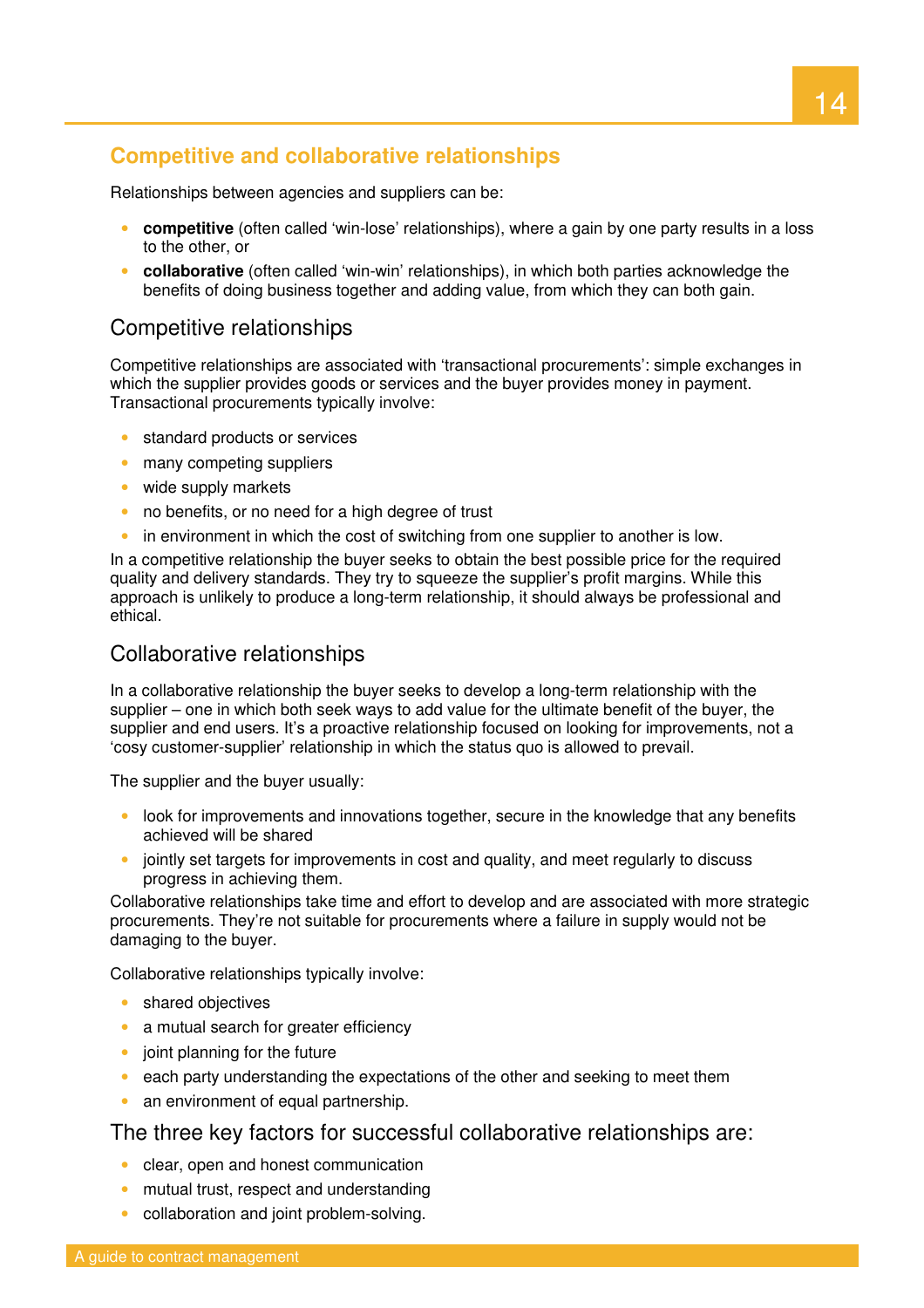# Communication

 Many cases of mistrust or concern result from a failure to communicate effectively – whether it's on the specifics of the deliverables, your agency's overall business goals, or your concerns about underperformance.

 At the negotiation stage, each party might be concerned about unduly exposing its position for fear that the other will exploit information. However, if you're looking for a long-term, collaborative relationship, you should encourage information-sharing from the outset, with a view to developing trust and working together to achieve mutually beneficial results. Note though that there should be a realistic balance between openness and reserving negotiating positions at this stage.

#### Mutual trust

 Trust can be the defining characteristic of a collaborative relationship between agency and supplier. In this context it might mean having confidence in the other party's:

- capability to 'do the job' well
- goodwill having the interests of 'us' and the relationship at heart
- $\bullet$  integrity acting and speaking honestly
- commitment to the relationship beyond the letter of the contract.

 Trust can only be won through developing strong relationships, often between the people managing the contract on a day-to-day basis. It has to be built and 'earned' through actions and behaviours, rather than assertions, and is often tested when problems arise.

#### Joint problem-solving

 No matter how good the relationship between agency and supplier, and how stable the delivery of the goods or services, problems can still arise.

 Good contract management involves both agency and supplier co-operating to ensure that problems are recognised and resolved quickly and effectively. You can do this by:

- agreeing on problem-handling procedures in advance through a risk management plan and dispute-resolution protocol
- ensuring clear, timely notification, reporting and escalation procedures that enable problems to be resolved before they develop into disputes
- ensuring the supplier has its own risk-management procedures, including internal escalation procedures, and uses them when needed. These procedures should seek to prevent problems as well as resolve them.

 Your agency has an obligation to communicate any concerns about the supplier's performance – after all, the supplier can only fix a problem if they know about it. Failing to notify the supplier of a problem could result in a series of small problems building up to become material performance issues, which is unfair on the supplier. Whatever the nature of the problem, it's vital that:

- you notify the supplier immediately
- you choose the appropriate notification channel, depending on the problem's severity (e.g. phone call, e-mail, letter, face-to-face meeting)
- you record the problem as part of tracking overall performance
- both parties act in good faith to negotiate a mutually acceptable resolution
- the problem-solving approaches are practical, clear, achievable and effective
- you follow escalation procedures if the initial approaches are unsuccessful.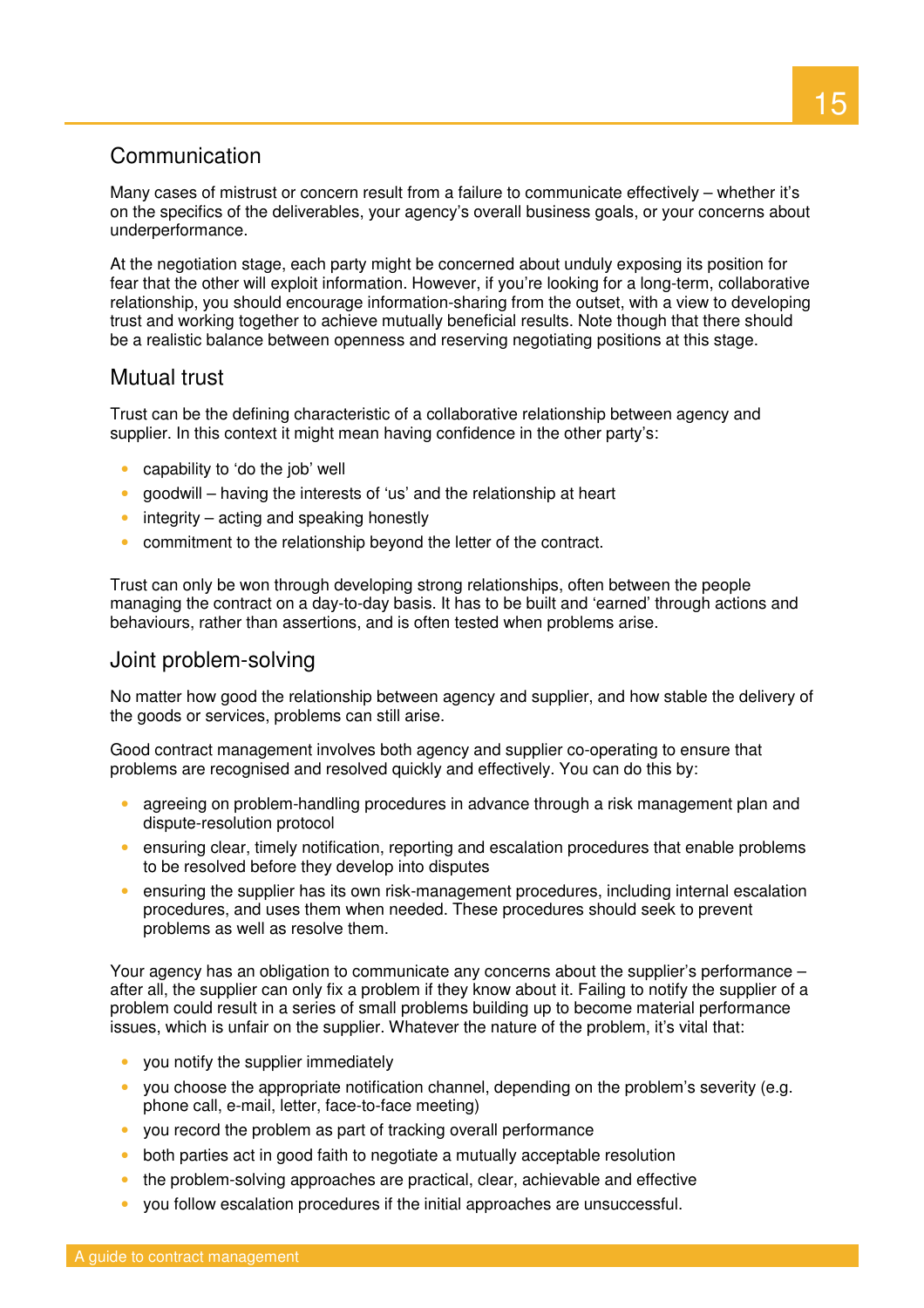# Escalating disputes

 Your agency's response to problems should match the nature and severity of the failures. For small problems, it may be enough to tell the supplier what the problem is and how it affects your agency. For more critical failures the contract may specify a particular approach, such as withholding part payment against an invoice until delivery has been made in full.

 The contract will normally provide a process for escalating problems and, if escalation is unsuccessful, the additional actions parties can take. Options include mediation, arbitration and litigation.

| <b>Mediation</b>                                                                            | <b>Arbitration</b>                                                                  | Litigation                                                                                       |
|---------------------------------------------------------------------------------------------|-------------------------------------------------------------------------------------|--------------------------------------------------------------------------------------------------|
| • Non-adversarial: seeks a 'win-win'<br>solution.<br>• Can be less damaging to the parties' | Less confrontational than<br>litigation – potential to retain<br>trading relations. | • Adversarial: polarised positions<br>can damage ongoing relations.<br>Often results in win-lose |
| ongoing relationship than other<br>adversarial approaches.                                  | Proceedings confidential.<br>Can sometimes be faster and                            | decisions.<br>• Proceedings are public: risk of                                                  |
| • Confidential settlement between the<br>parties.                                           | less costly than litigation,<br>although not always.<br>Decisions are enforceable.  | negative public relations, loss of<br>confidentiality.                                           |
| • Less costly than arbitration or<br>litigation.                                            |                                                                                     |                                                                                                  |
| • Faster than arbitration or litigation.                                                    |                                                                                     | • Final decision enforceable.                                                                    |
| • Mediator skilled in finding<br>constructive solution.                                     |                                                                                     |                                                                                                  |
| Decision not binding unless parties<br>agree.                                               |                                                                                     |                                                                                                  |
|                                                                                             |                                                                                     |                                                                                                  |

# Agency-supplier relationships

 To some extent, parties can choose the nature and extent of their relationships. Your agency should decide on the type of relationship it seeks with each of its suppliers, based on the importance of the goods or services to your business and the value of the procurement.

 A number of tools are available to help you determine the relationships that are appropriate with different types of supplier. They include the 'Supply Positioning Model'.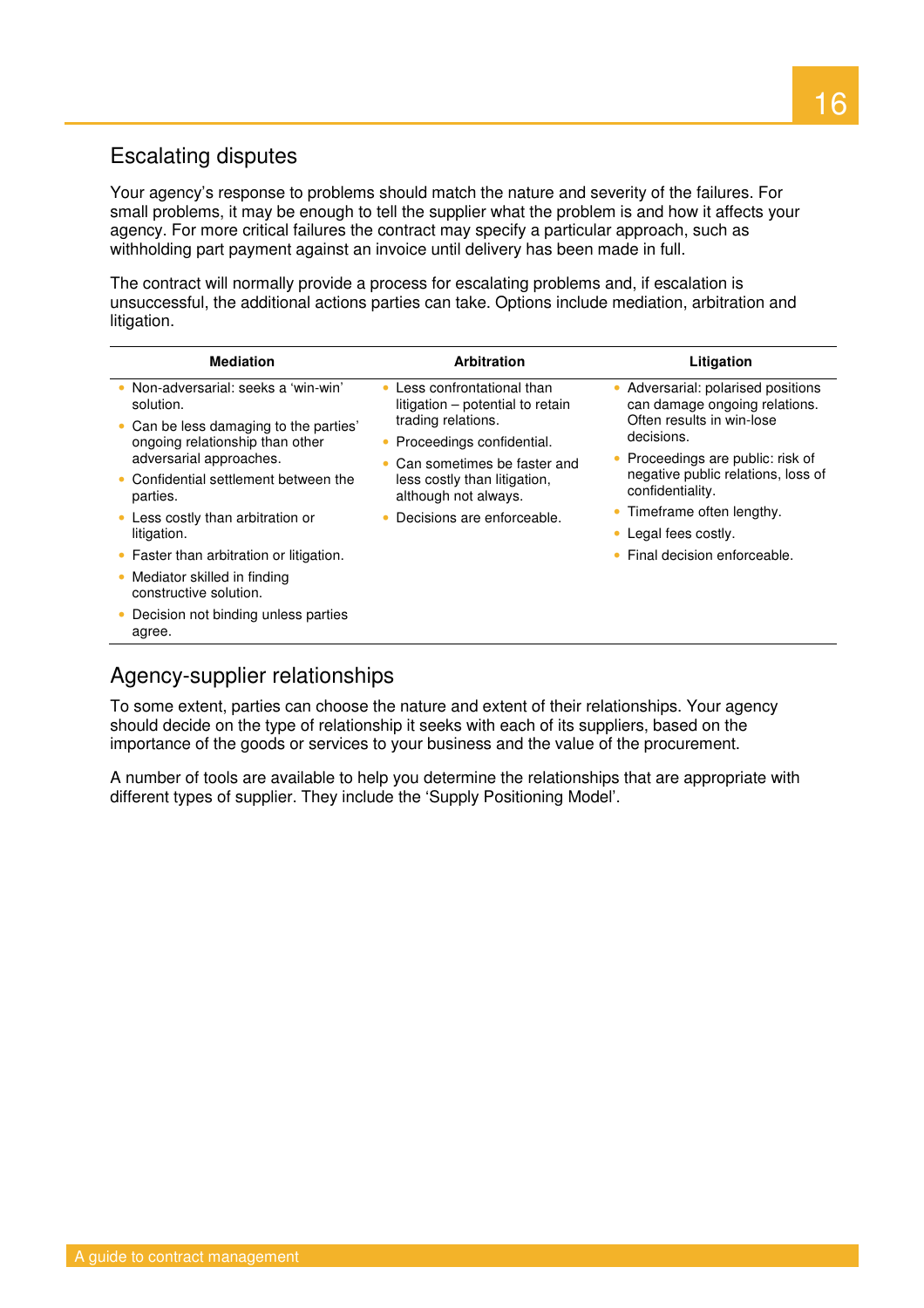# Benefits of effective relationships

 Ultimately the relationship between your agency and its supplier will influence the contract's success. Get it right and the benefits will follow.

The benefits of developing and maintaining an effective working relationship include:

| For the agency |                                                                                                                                                                                                            | For the supplier |                                                                                                                                                                                      |
|----------------|------------------------------------------------------------------------------------------------------------------------------------------------------------------------------------------------------------|------------------|--------------------------------------------------------------------------------------------------------------------------------------------------------------------------------------|
| ☑              | Established points of contact. Clear<br>understanding of requirements and quality and<br>efficiencies in delivery.                                                                                         | ☑                | Established points of contact. Clear<br>understanding of requirements and<br>quality and efficiencies in delivery.                                                                   |
|                | $\boxtimes$ Issues sorted quickly through mutual co-<br>operation with win-win results. Time and<br>resource savings.                                                                                      | $\triangledown$  | Issues sorted quickly through mutual co-<br>operation with win-win results. Time and<br>resource savings.                                                                            |
| ☑              | Goodwill ensures flexibility and priority for<br>urgent requirements.                                                                                                                                      |                  | $\boxtimes$ Valued relationship means it's worth<br>investing in good customer support.                                                                                              |
| ☑              | Motivation for supplier to invest in R&D<br>supports innovation, efficiency gains and<br>value-for-money improvements.                                                                                     | ⊻                | Management time and resources freed<br>up. Ability to invest in innovation through<br>R&D. Can achieve efficiency gains and                                                          |
|                | $\boxtimes$ Familiarity, openness and trust. Reliable<br>supplier that can be trusted to deliver.<br>Supports agency meeting<br>business/operational objectives while ensuring<br>ongoing value for money. |                  | value-for-money improvements that can<br>be shared with the agency and add to<br>ongoing business development and<br>commercialisation.                                              |
|                |                                                                                                                                                                                                            | ☑                | Familiarity, openness and trust.<br>Expectation of ongoing work. Reliable,<br>timely payments. Provides improved cash<br>flow and supports ongoing business<br>development planning. |

# **Managing relationships with internal and external stakeholders**

 From an agency's perspective, 'stakeholders' include people within the organisation who benefit from the goods or services (e.g. staff who use newly purchased desks) and people outside the organisation (e.g. taxpayers who are the recipients of a purchased service). Identifying these stakeholders and developing appropriate relationships is part of good contract-management practice.

 In many procurements, these stakeholders' needs and expectations will be a key influence – their requirements must be satisfied and they must be included in assessments or reviews of suppliers' performance and the suitability and quality of the goods or services delivered.

#### Satisfying stakeholder groups

 You can develop a framework for managing these relationships by identifying relevant stakeholders and mapping their 'power and influence' and 'interest and aspirations'.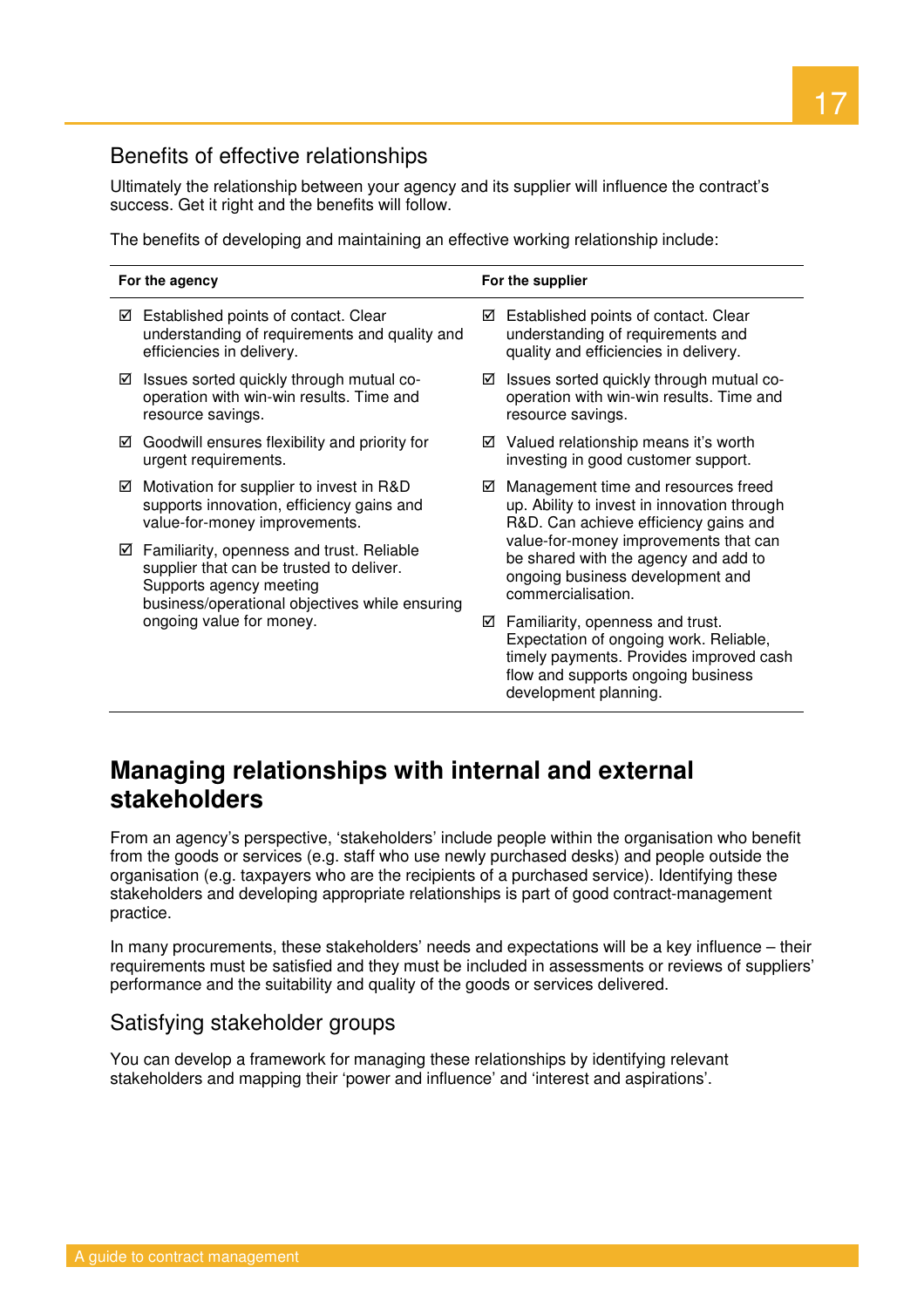# Stakeholder power and interest matrix

The diagram below indicates a possible approach for different types of stakeholder.

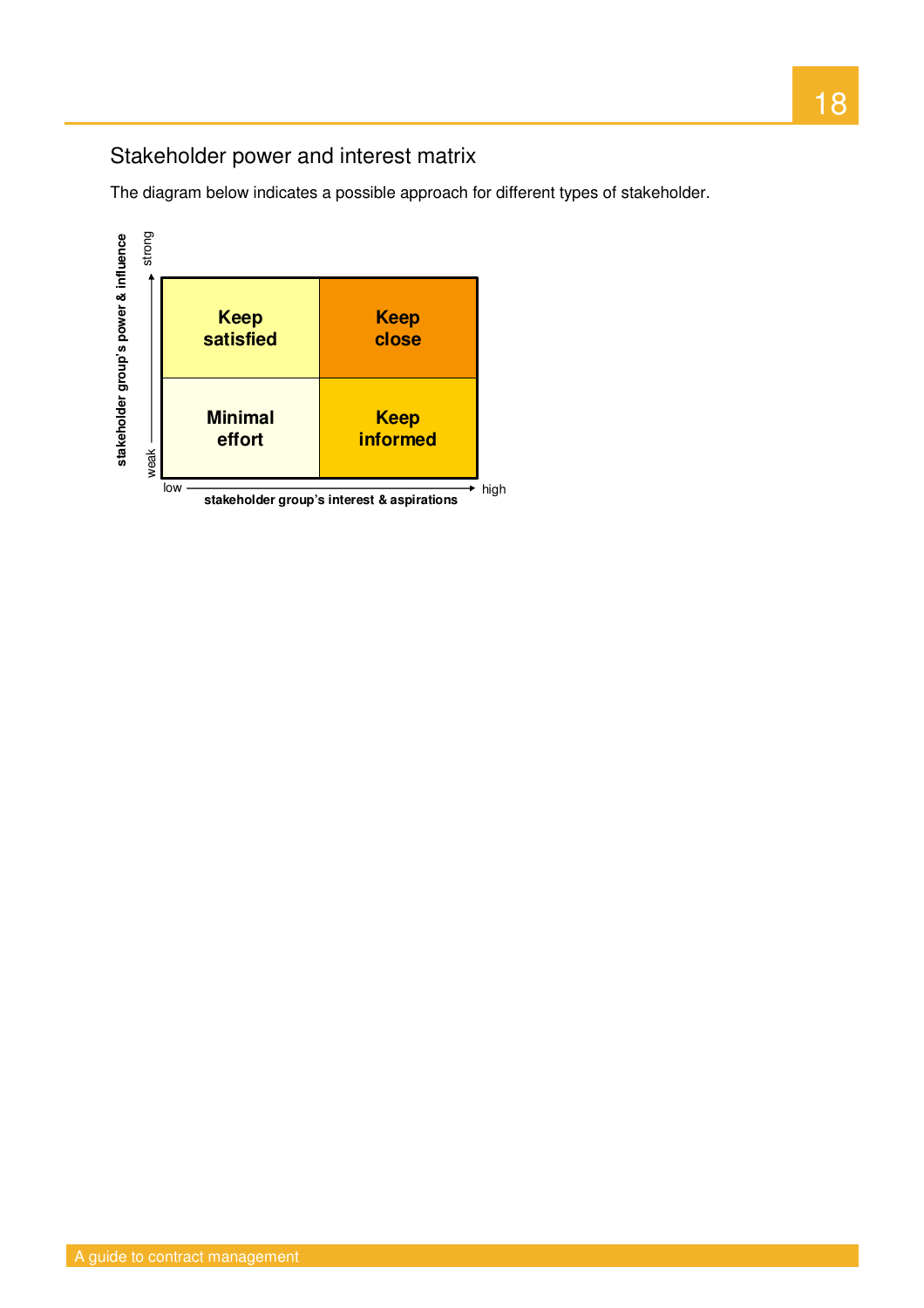# Factor 3 – Managing contract administration

**\_\_\_\_\_\_\_\_\_\_\_\_\_\_\_\_\_\_\_\_\_\_\_\_\_\_\_\_\_\_\_\_\_\_\_** 

#### The key procedures involved in contract administration are:

- **maintaining contract-related documentation and keeping** records
- **•** ordering goods or services
- **•** paying for goods or services
- **•** monitoring deliverables
- **•** monitoring budgets
- **•** controlling changes and variations to the contract
- **•** managing and planning resources
- **•** undertaking management reporting
- **nanaging assets.**

#### Records management

 As part of good procurement practice and according to your responsibilities under the Public Records Act 2005, you should keep full and accurate records of your business activities.

 Applicable to Public Service agencies, State Services agencies and local authorities, the Act's key objectives include:

- **•** promoting government accountability through good recordkeeping
- **•** enhancing public confidence in the integrity of government records.

Under the Act, agencies are required to:

- **•** create and maintain full and accurate records in accordance with normal, prudent business practice. These include records of activities carried out by contractors on an agency's behalf. Records must also be accessible in the future
- **•** ensure that records are disposed of properly and under the authority of the Chief Archivist. Disposal is usually by either destruction or transfer to archives.

 The Chief Archivist sets the record-keeping standards that agencies are required to meet.



 Check your internal record-management policies and requirements to ensure they are fully reflected in your contract-management activities.

#### **Contract administration procedures**

 You need to design and tailor your contract procedures to reflect the administration contract's specific circumstances.

 **Note:** Your agency might also have administrative procedures additional to those described here.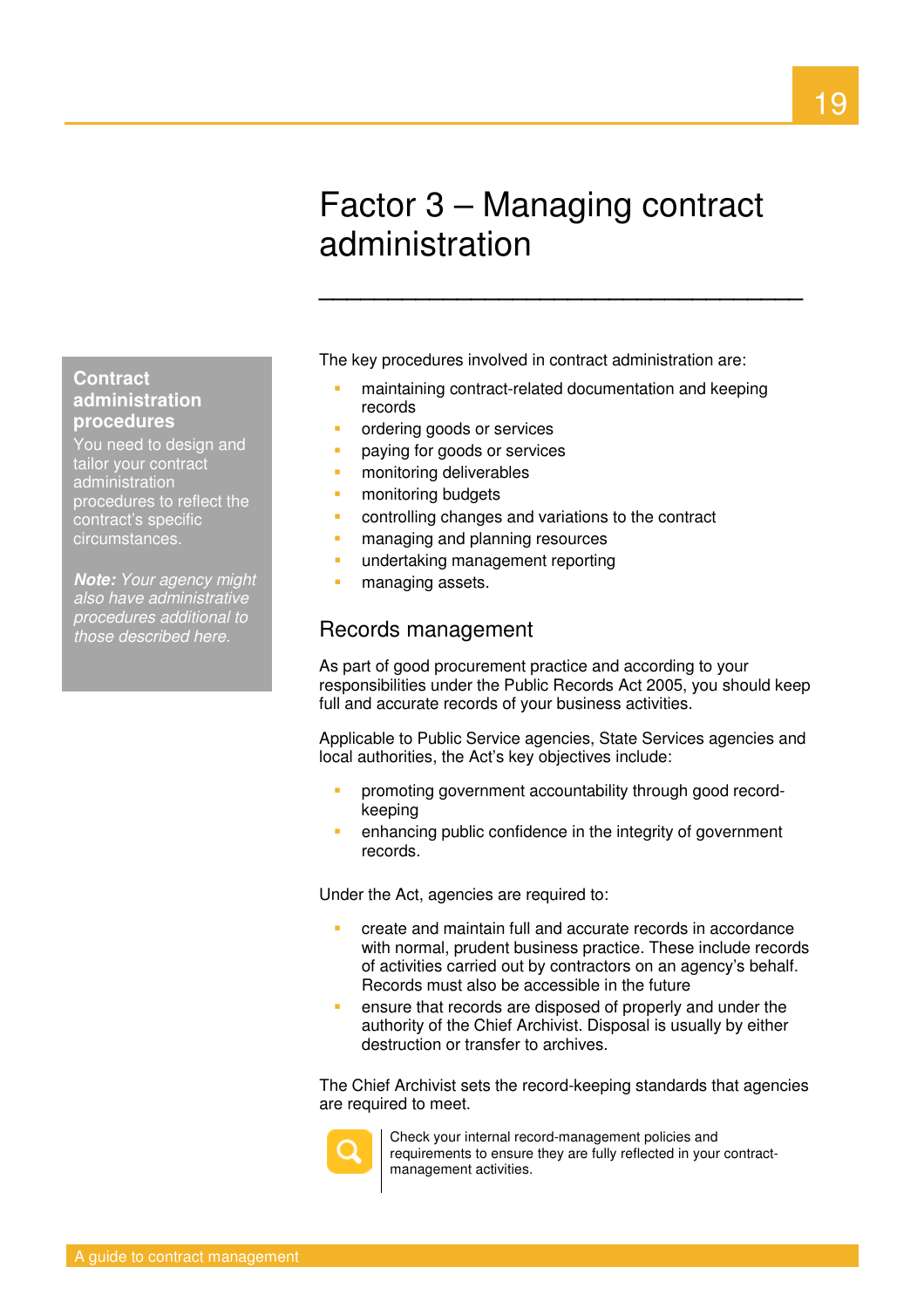### Change control

 Changes to services, procedures and prices can affect service delivery, performance and costs and whether the contract continues to represent value for money.

 All your contracts should include change-control procedures that clearly identify the parties' roles and responsibilities, along with the procedures for raising, evaluating, costing and approving change requests. They should cover:

- change requests
- impact assessments
- costing
- prioritisation
- **•** authorisation
- **•** recording the agreement to the change
- **·** implementation control.

#### Management reporting

 Any requirements for service performance reports and management information should be defined before and during contract negotiations, confirmed during the transition to implementation and recorded in the contract.

 Where possible, use the supplier's own financial and operational reporting cycles. If the supplier's standard internal business reports would provide the information you require, save unnecessary duplication of effort by accepting those instead. However, you may need to allow for the timing of reports to match the supplier's normal reporting cycle.

### Asset management

 If your agency is to keep ownership of any assets the supplier buys and uses in delivering its services (such as laptop computers), you have overall responsibility for those assets.

 In many cases, the supplier will undertake the day-to-day asset management (because they have physical control of the assets), then return the assets to your agency at the end of the contract.

Your agency's contract manager should ensure that:

- **•** the supplier has an asset register detailing all assets purchased, their specifications, serial numbers, dates of purchase, costs (receipts for purchase), locations held and condition
- the asset register is kept up to date
- **•** records are kept of any assets used by a third party
- **•** maintenance, upgrades and replacements are planned and budgeted for.

 The contract manager will be responsible for liaising with the supplier on asset administration, upkeep and maintenance.

 **contract managers - - need timely, up to date and accurate**  date and accurate information.  **information. Contract reporting methods can - As decision makers, include:** 

- • **milestone reports**: regular reports on delivery against milestones
- • **monthly progress reports**: regular monthly reports on delivery
- against service levels or key performance **service delivery reports**: regular reports of delivery indicators
- • **a project completion report**: the final report at the end of the delivery and results. contract, summarising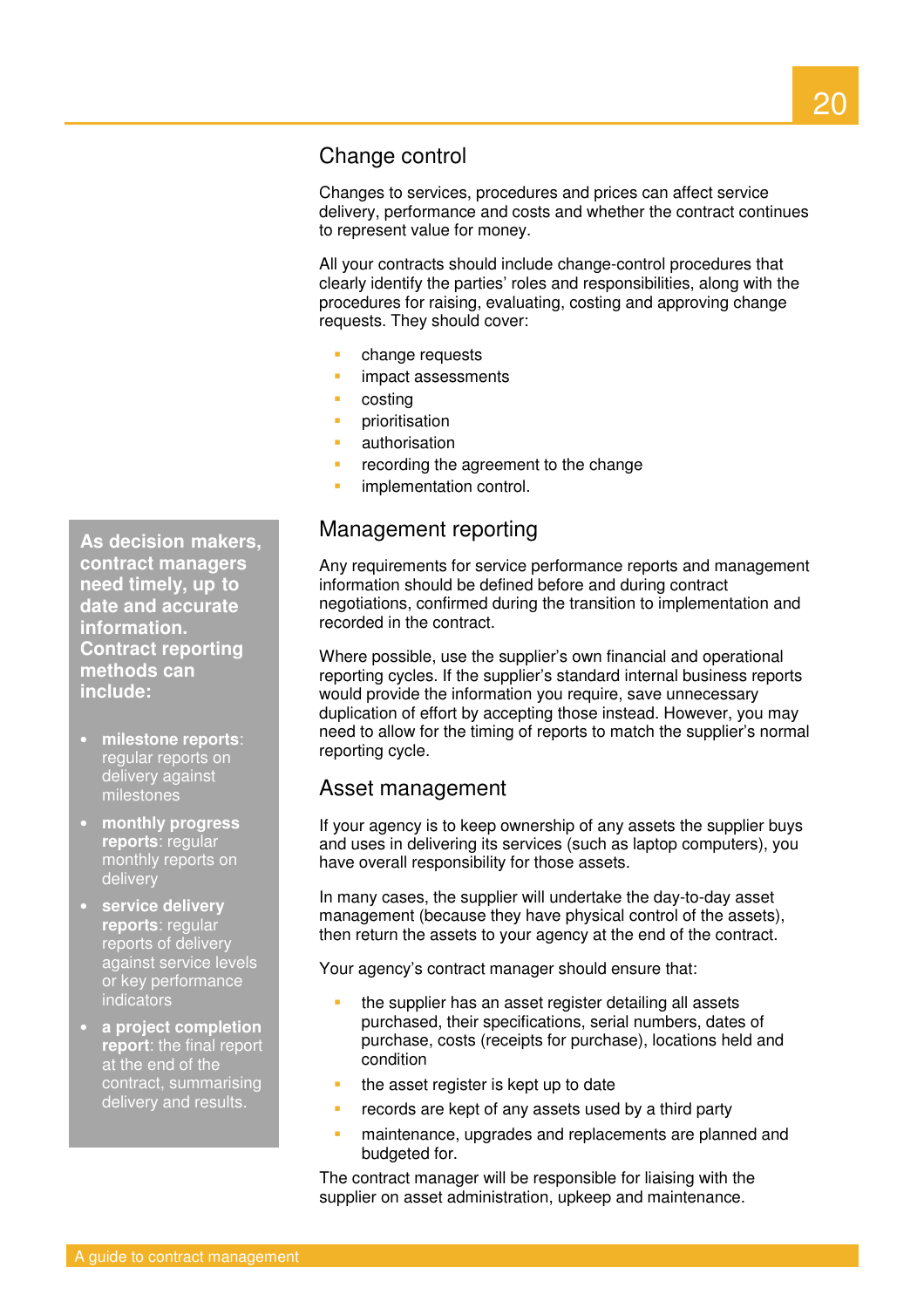The drivers for improvement and change during a contract can come from a range of continual sources.

#### **Internal drivers include:**

- evolving business requirements
- restructuring (of either party) organisational
- to either party's significant revisions corporate strategy/business objectives.

#### **External drivers include:**

- are now desirable) developments in technology (things that were not possible become possible, and
- affect the agency or the economic trends that relationship's profitability/value for money from the perspective of the supplier
- the need to provide service delivery to meet customer electronic forms of expectations
- **•** changes in legislation or legal interpretation.

# Continual improvement

 **Ideally, the requirement for continual improvement should be embodied within the contract and reflected in the relationship between the parties.** 

 This can be at a number of levels, from simple price improvements through cost savings to process efficiencies leading to better delivery times.

### **Opportunity**

 Your agency should continually look for opportunities to improve how you (and your supplier) operate. In contract management, this translates into a need for continual improvement in your agency's and supplier's performance and increased value for money.

 Continual improvement should be part of your and your supplier's philosophy, and should include improving the performance of the contract-management team as well as delivery under the contract.

 However, it's important that continual improvement is seen as desirable and beneficial for both parties, rather than as a means to drive down prices.

### Managing change

 A successful working relationship requires a mutual commitment to introduce identified improvements and meet your agency's evolving business needs. Properly managed change, in itself, can also be a good opportunity to alter or improve a service.

### The implications of change

 It's vitally important to understand the implications of change from both your and your supplier's perspectives.

 To an extent, both of you are taking calculated risks when you enter a long-term contract. However, the cumulative effect of change during the contract is likely to balance out for both. Joint planning for change is vital to minimise the risks.